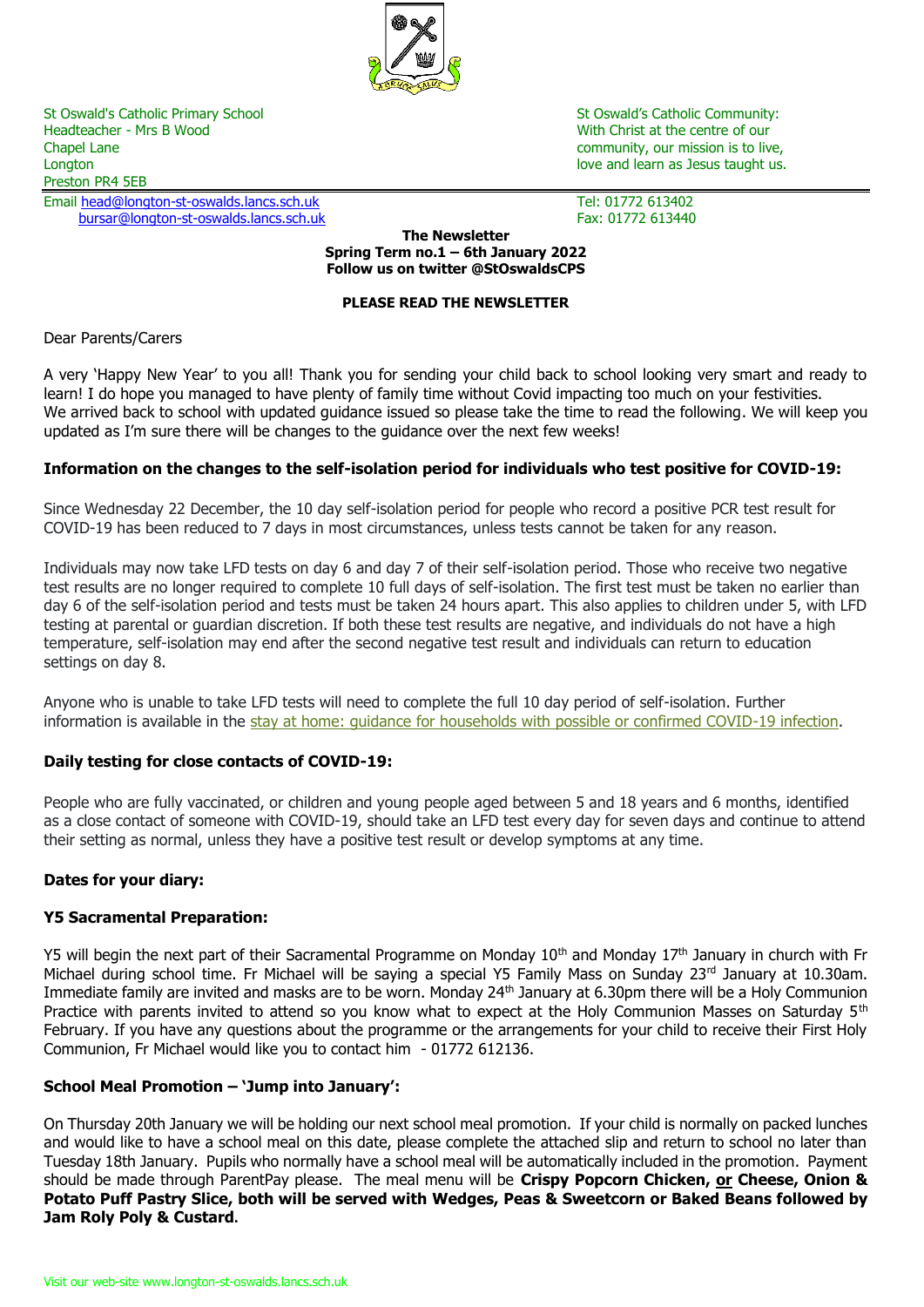# **Y3 Study Trip:**

Y3 will be taking a trip to the Science Museum in Manchester on Thursday 27<sup>th</sup> January as part of their Science topic work this term. Letter issued yesterday (Weds 5<sup>th</sup> January)

# **Y4 Study Trip:**

As part of the Geography curriculum for Y4, they will be visiting Formby Point and Eco Centre on Tuesday 8<sup>th</sup> February (letter issued Weds  $5<sup>th</sup>$  January)

# **Final Reminders:**

- Sponsored Santa Mile Dash any outstanding money, please return to school by Monday  $10^{th}$  January. Thank you! We will let you know in next week's newsletter, how much we have raised. Your support has been greatly appreciated. Thank you!
- Primary School Admissions 2022 the closing date is Saturday  $15<sup>th</sup>$  January 2022 for your application for a Primary School place for September 2022. Please remember to return the Supplementary Faith Form with a copy of your child's baptism certificate. Don't forget!

# **Parent Governor Election:**

On Friday 7<sup>th</sup> January your child will come home with an envelope containing all the information about the Parent Governor Election. We have 3 candidates who have put their nominations forward. Your vote needs to be returned by 12 noon on Friday 28th January. If, after reading all the information, you have any queries please contact school as soon as possible.

# **Free School Meals and Pupil Premium:**

If your annual household income is under £16,190 per year and that you are not entitled, or have an underlying entitlement, to Working Tax Credit, you may be entitled to free school meals and pupil premium for your child. Free school meals are provided for all pupils in Reception, Year 1 and Year 2 as part of the Government initiative, please may I remind you that for those pupils who have a **STATUTORY** entitlement to free school meals (those pupils whose parents are in receipt of benefits, such as Income Support, etc.) of the importance to still register for Pupil Premium. School can benefit from additional funding through the Pupil Premium which is worth over £1300 per pupil for the school once registration has been completed, so please check if you are entitled as school benefits greatly! A comprehensive list of the benefit entitlements are available on the application form which is available from the trays by the school office. Alternatively, one phone call can confirm if you are entitled, it's worth doing, so please call 01772 531809 and have your NI number handy!

# **Car Park Safety:**

I have received an e-mail from a local resident who expressed concerns over safe parking on Chapel Lane. I have informed the local police about the complaint so please Do NOT park along the bus stop and zig zag no parking areas. Cars are also blocking pedestrian paths which does cause a real safety issue. Thank you for your understanding as we have positive relationships with our neighbours in Chapel Lane and do want to keep everyone safe.

# **PTFA News:**

As part of the Green Token Giving programme with Asda, the school has been given a cheque for £200 so thank you if you took part and registered your vote! The money will go towards our Forest School project.

And finally …

Let's get back into the reading habit. Reading every night with and to your children makes the biggest difference to their success as a learner so please try and listen to your child for 15/20 minutes every night. Last term we hit a record 90% of children reading regularly at home. Class Blogs return on Friday  $7<sup>th</sup>$  January.

Please contact school if you have any queries or concerns as soon as they arise. We will do our best to help!

Yours sincerely

B Wood Headteacher